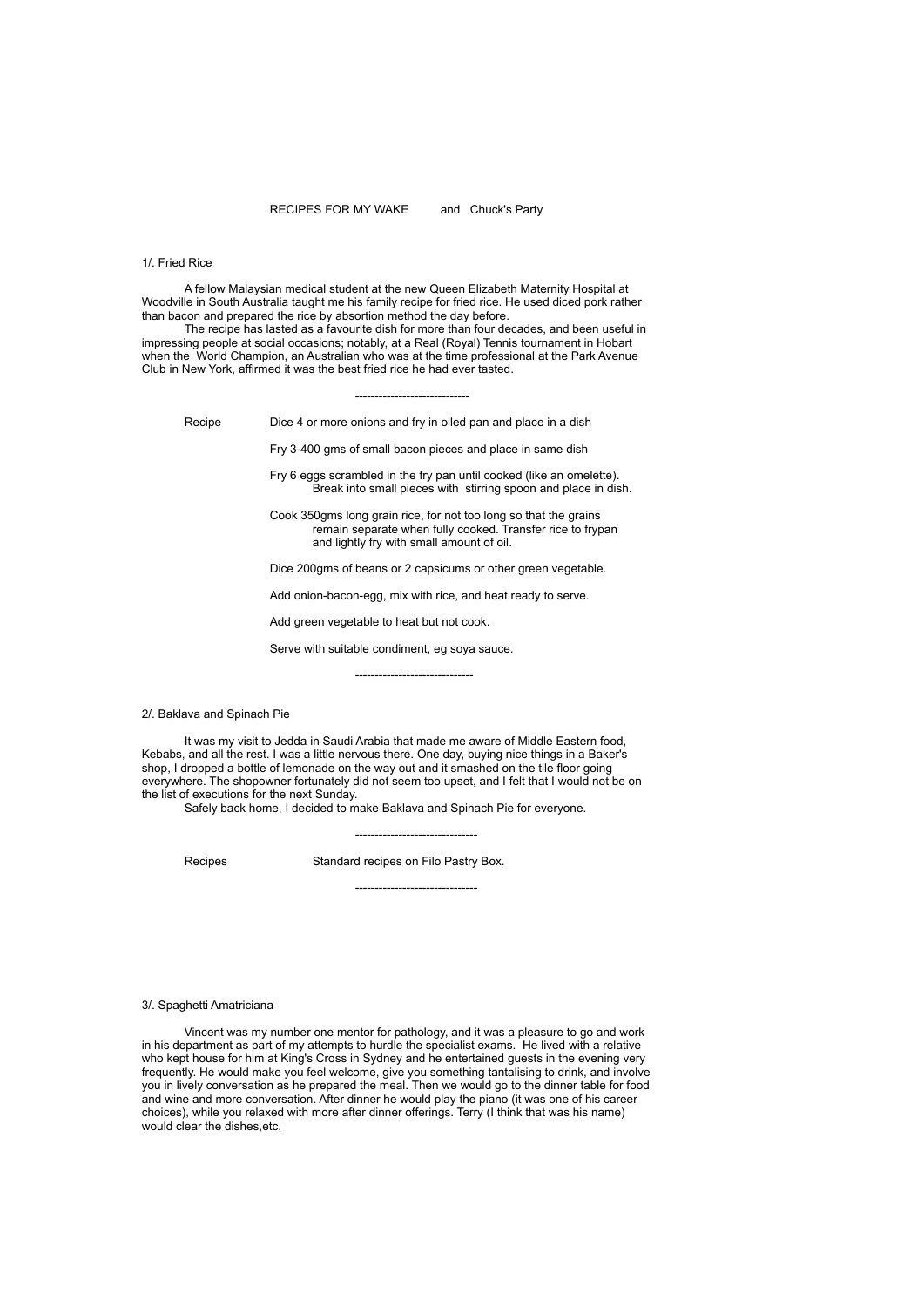That night Vincent cooked Spaghetti Amatriciana and told us of how he had been taught by an Italian Mama whilst staying with a family in Italy. I had brought a bottle of Saltram's Metala Claret, which he looked at and said, 'This is a famous wine, what shall we contrast it with?' I had asked my brother-in-law for advice on what wine to take to a wine buff, and was way out of my depth.

Recipe Lightly fry 300gms diced bacon. Keep separate.

Lightly fry 300gms diced cabana or more spicy processed meat.

---------------------------------

----------------------------------

Add 800gms of peeled tomatoes, and the bacon, and simmer until the consistency seems good.

Serve on your favouite pasta.

Recommended Wine

Saltram's Metala Claret.

4/. Honey Crackles

As a preschooler I was invited to a birthday party soon after I met my lifelong friend John. His home became one I frequented often, and on this occasion it was his birthday party. Apparently I spotted a plate of honey crackles in the dining room before the feasting started, sat down in a corner, and scoffed the lot.

I don't remember the occasion, but it is true that I love honey crackles.

-----------------------------------------

-----------------------------------------

Recipe Standard recipe on the cornflakes package.

5/. Lamb Shanks

Beres kept us all in order at the Cairns Coral Coasters Barbershopers in Cairns. Whilst visiting Beres and Pat recently, I said that the next thing I wanted to add to my repertoire, was lamb shanks.

Here is Pat's recipe which has been acclaimed in two attempts so far.

Recipe Coat 1.3kg of lambshanks with 2 tab. or more of Moroccan Spice. Cover, and refrigerate for at least 2 hours. Fry lamb shanks in oil in a fry pan until brown. Place in casserole dish. Dice a medium onion and a medium carrot with a clove of garlic and fry in same fry pan until onion is brown. Add 400 gms of crushed tomatoes and 400 gms of drained butterbeans. Add 1 tbsp honey, 1/4 cup of dry white wine, and 1 cup of chichen stock. Bring to boil and add to lamb shanks in casserole dish. Bake covered in medium oven for 2 hours or until lamb is tender. Spread 1 tbspn chopped oregano on the surface and bake for a further 15 minutes. Serve with boiled small potatoes with mint dressing, or on base

-----------------------------------

of mashed potato, with salad.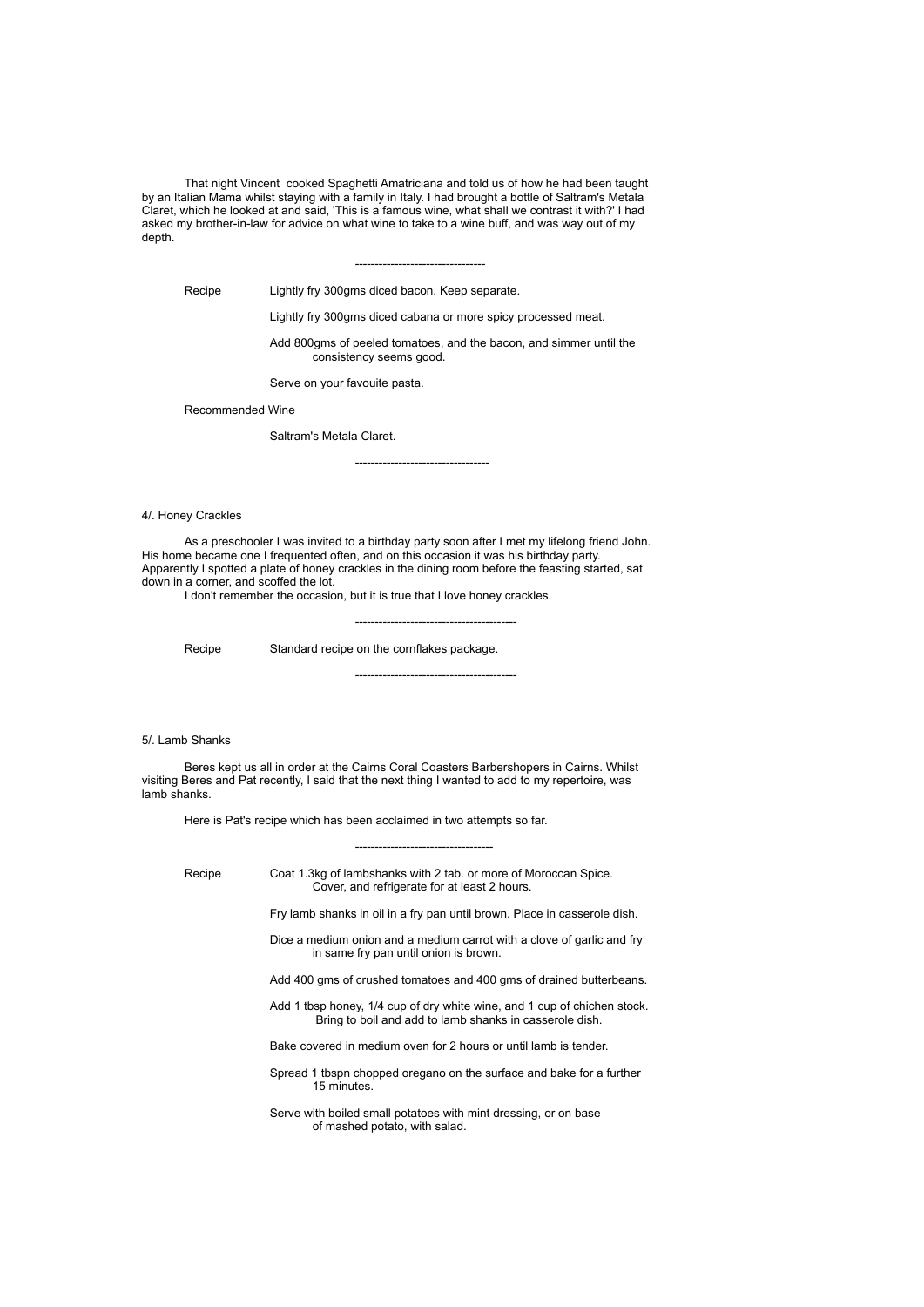6/. Bread and Dripping

.

It would be nice to bring this one out for nostalgic reasons. Mother would cook a roast and keep the dripping in a bowl. At the bottom of the dripping, once it is cold, is this layer of gravy, sought after by all of us kids, and especially good thickly spread on fresh bread.

------------------------

---------------------------------------

Recipe Enjoy your roast

Put aside the 'drainings' into a small bowl.

Hide, so that no-one else gets there first.

Buy your favourite bread absolutely fresh.

Spread thickly and taste till all gone.

-------------------------

### 7/. Mulled Claret.

As secretary of the monthly business meeting (AMA Tasmania), we had a problem encouraging people to attend. It was then that I started making Mulled Claret, and advertised 'today's special' on the Monthly Agenda posted to all members. I did not mind people coming for the wrong reason.

Mulled Claret has to be the cheapest alcoholic drink available. A five litre cask of Soft Dry Red in 2005 then cost less than \$10.00, and you dilute it with water!

---------------------

Recipe Mix equal quantities of Ground Ginger, Nutmeg, Cloves, and Cinnamon together with an equal quantity (or more according to taste) of brown sugar. Pour boiling water on to the mix in a coffee percolater, approximately one cup per tablespoon of mix. Allow to stand.

> When cool or warm, mix with equal parts of red wine, in a Suitable drinking chalice.

Warm in the microwave to drinking temperature. -----------------------

8/. Smoked Salmon with capers on toast

This one reminds me of our last night in Perugia in Italy after our beginners course in Italian at the Universita per Stranieri. We went to an upmarket restaurant overlooking the valley towards Assisi. I was impressed how a favourite taste can be prepared so simply, and how romantic the atmosphere, after a period of hard work in a different place and time.

Recipe Thin, lightly toasted grainy bread, with generous helping of smoked Salmon, topped with capers.

---------------------------

--------------------------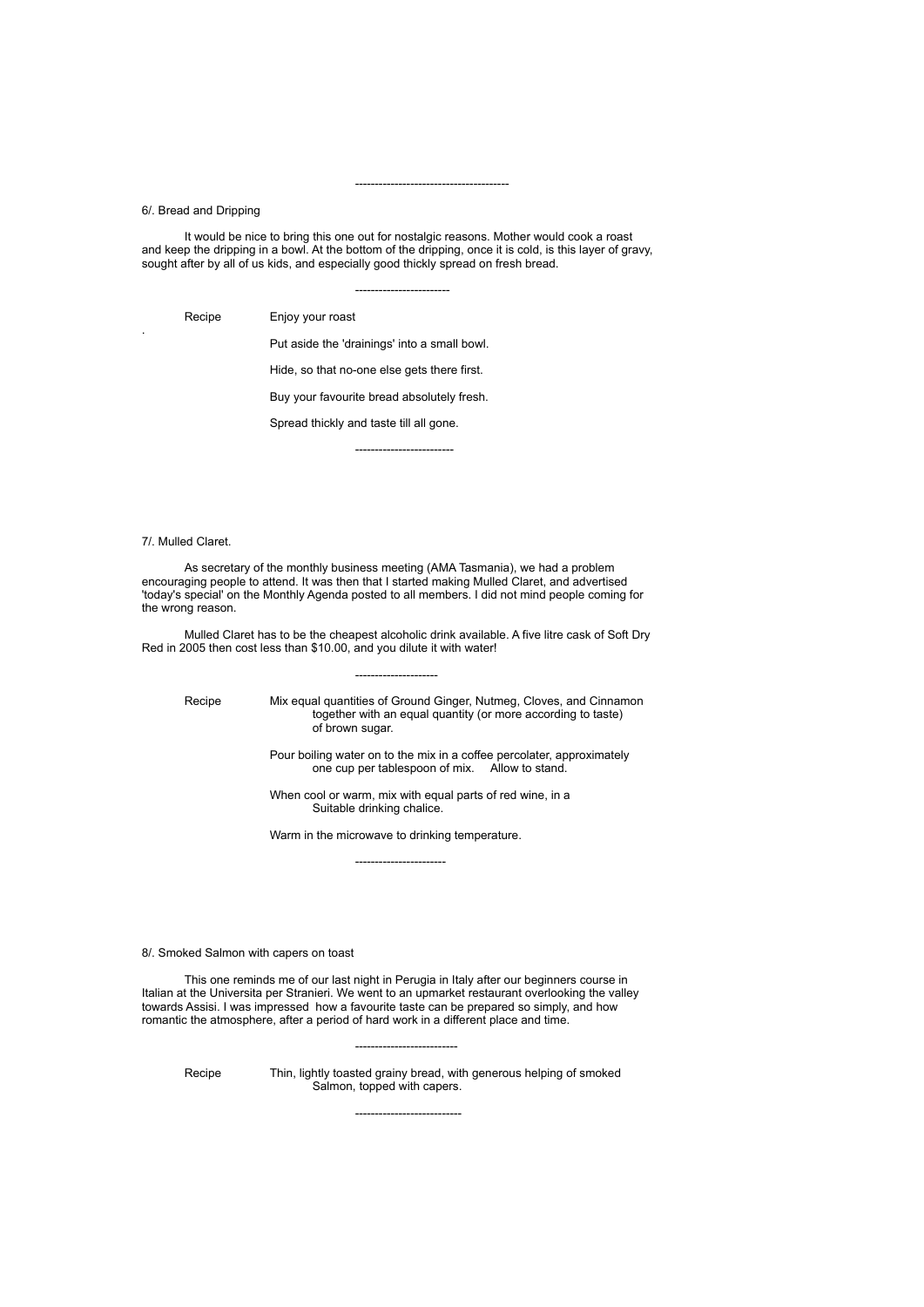9/.Potato and Anchovy pie.

She was a striking 'Servas' Scandinavian traveller who came to stay with us for the 'normal' two night period, but stayed longer. She arrived with head shaven, and was a large frame lady, who said. 'I never have trouble with men who offer me a lift when I am hitch-hiking.'

I do love her potato pie.

Recipe Ingredients

Chip size pieces of potato (could be preheated in the microwave).

--------------------------------

Sour cream.

Lightly fried onions.

Strips of anchovies.

Grated cheese.

Layer sequentially, potatoes, sour cream, anchovies, and onions in a flat baking dish.

Coat with grated cheese, cover with alfoil, and bake long at low to medium heat for an hour or more.

Remove alfoil to brown the cheese just before serving.

-----------------------------------

10/. Anchovies on avocado on toast.

When staying away from home and feeding myself, I sometimes try to get over my insatiable appetite for anchovies. I buy a large pot and have anchovies for breakfast, lunch, and dinner. I am reminded of the opening of Shakespeare's Twelfth Night, 'If music be the food of love, play on, give me excess of it , that surfeiting, the appetite may sicken and so die'. It didn't work. I still buy large pots, and this has led to taking anchovy and avocado on toast, whenever I need 'to bring a plate'.

----------------------------- Recipe Cape Seed or Gluten-free Bread thickly sliced, lightly toasted.

Spread toast with mashed avocado mixed with a little lemon juice.

Trim crusts from toast and cut into bite sized pieces.

-----------------------------

Place a portion of anchovy (approx 1x1 cm) on each piece of toast.

Arrange in a suitable plate.

11/. Moonie Toast

This is in remembrance of all those breakfast engagements when there was no time left to go out to dinner, proior to departing for a new location. Peter Moonie and his lady entertained us with this one which we have adopted.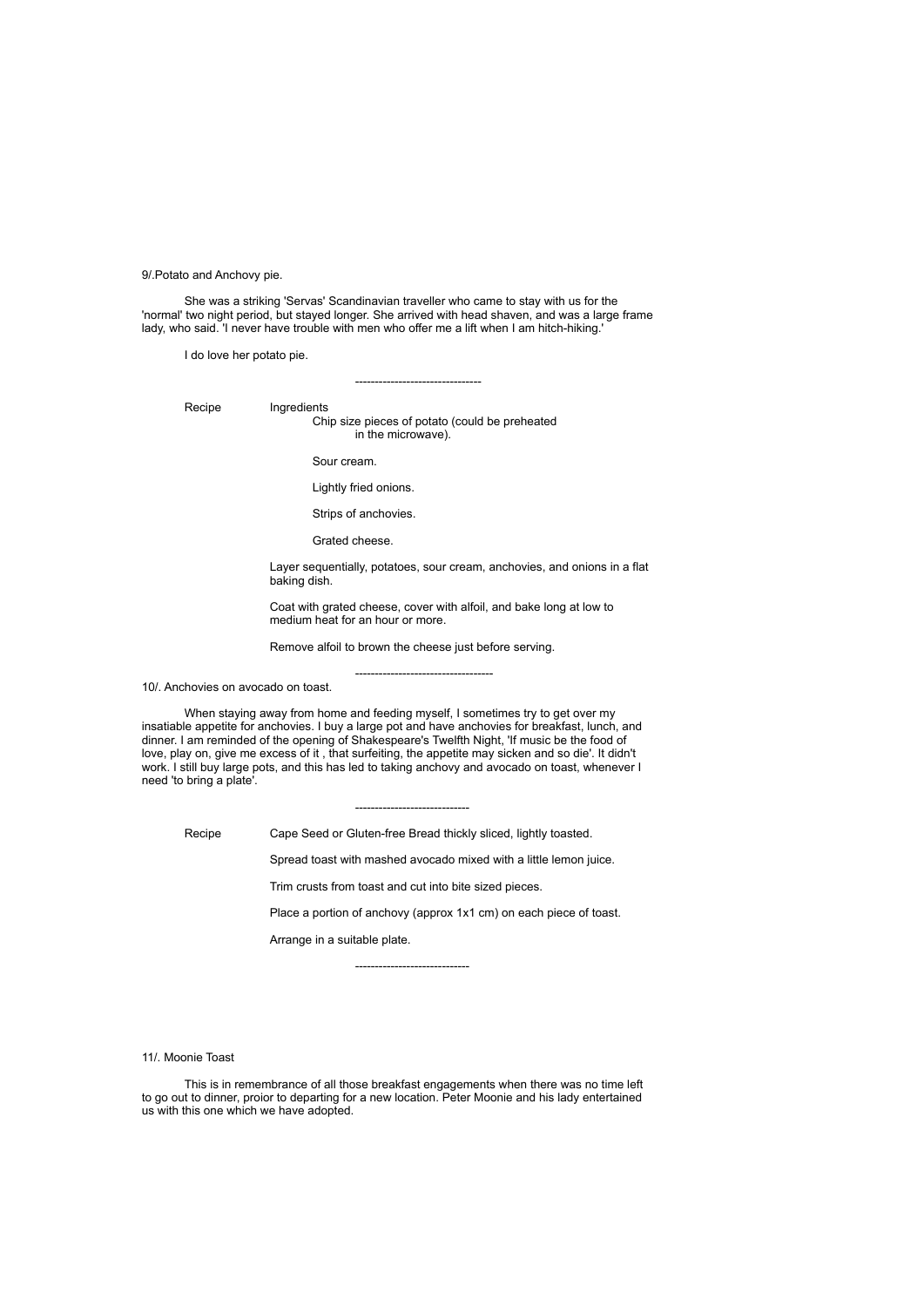-----------------------------

Recipe Favourite toast buttered.

Slice fresh tomatoes and put on toast.

Sprinkle with garlic salt.

Cut into triangles or squares and eat.

-------------------------------

12/.Diced orange and date salad with coconut.

Dorothea, my mother-in-law, would make us diced orange (1cm cubes) coated with coconut and served with cream. I could not work out why diced orange tasted so much better than orange. My children poured scorn on my suggestion that dicing the oranges split the disaccharides.

I later tried it with the addition of small pieces of dry (not mushy) dates. With shredded coconut on top it is a marvellous combination.

Whilst working temporarily in Alice Springs, there was a work party where someone anxious to show off his command of Spanish suggested that we have a Mexican Dinner Party. Being at a loss at what I could prepare I said I would bring a Mexican dessert. So after finding a Spanish speaking person, I labelled it, "La naranja y fecha ensalada", and took it along.

------------------------------- Recipe Dice half a dozen oranges (1 cm cubes) Cut 200gms of dry dates into small pieces. Mix together. Take coconut with you to add just before serving. Have a jug of cream for people to help themselves.

--------------------------------

### CHUCK'S PARTY

Chuck's party is one of three stories that stand out in my memory from being involved in HIV/AIDS education work in Tasmania. The documentary video showed a grand Gay party and told Chuck's story; of being Gay, having to leave home, and making a career for himself in the entertainment industry. After finding that he had AIDS, and knowing he had little time to live, he decided to have his wake before he died. The documentary showed an extraordinary lineup of Gay entertainers, who performed and told stories about Chuck in a 'This is your life' style.

His parents came too and the party was the time of family re-union, an end to the estrangement from his parents, that had lasted since his late teens.

The two other stories that I cannot forget are, first, the AIDS Orphan generation in Africa where grandmothers look after a lot of grandchildren whose parents have died of AIDS; and second, of an Ugandan Pop Singer who, thin as a rake from AIDS, held a concert and sang to thousands of people in his home town, in aid of AIDS prevention, at a time when community awareness was minimal.

The reason I tell you about Chuck's party, is, of course, to suggest the idea of a wake before one dies.

Perhaps I need to run family training courses for the recipes.